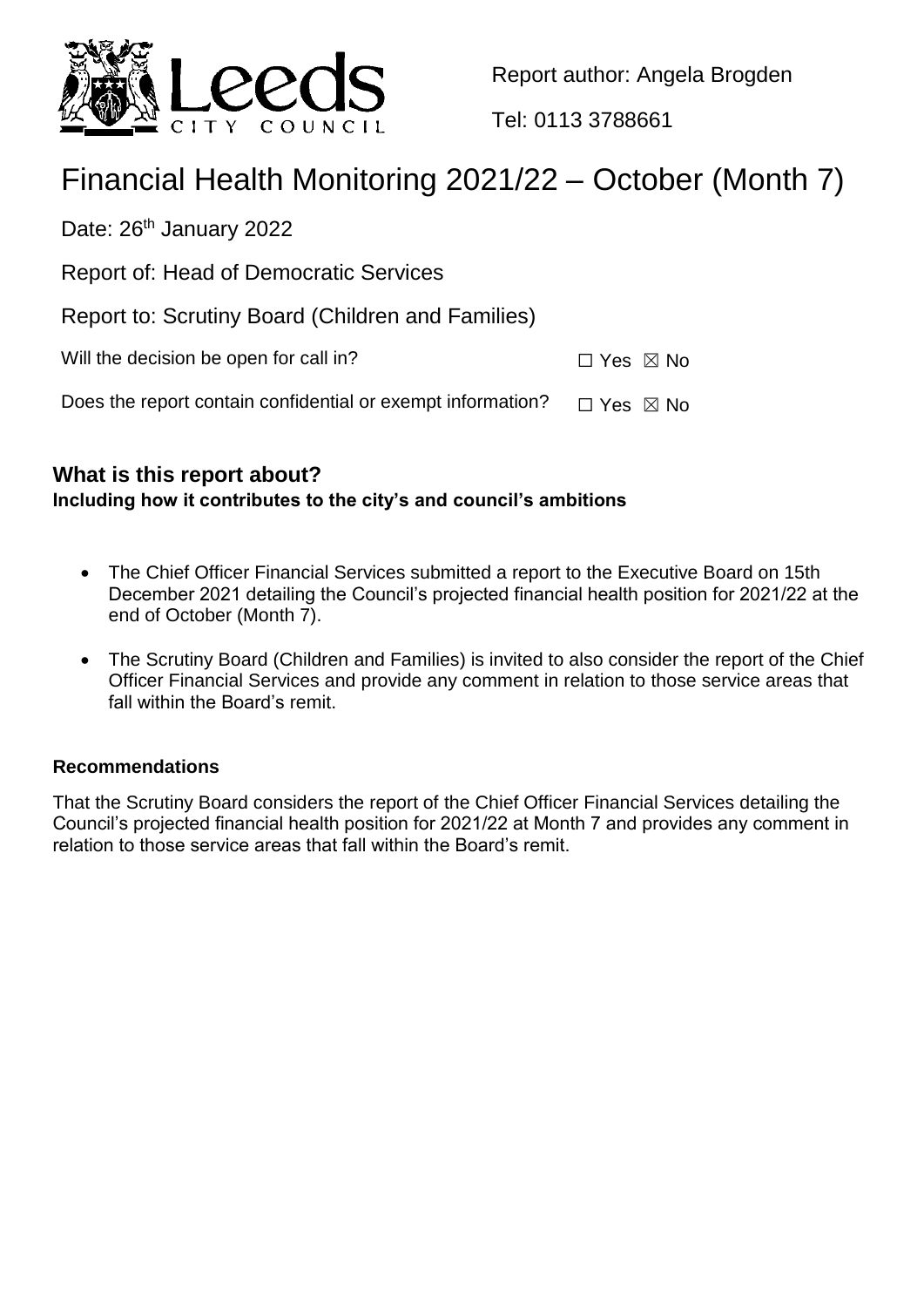### **Why is the proposal being put forward?**

- 1. Budget monitoring is a continuous process throughout the year and during its meeting on 15<sup>th</sup> December 2021, the Executive Board received a report from the Chief Officer Financial Services detailing the Council's projected financial health position for 2021/22 at the end of October (Month 7).
- 2. The Scrutiny Board (Children and Families) is invited to also consider the report of the Chief Officer Financial Services and provide any comment at this stage in relation to those service areas that fall within the Board's remit. A copy of this report is therefore provided in Appendix A.
- 3. During today's meeting, the Scrutiny Board will also be considering the initial budget proposals for 2022/23. These are presented elsewhere on the agenda.

#### **What impact will this proposal have?**

| <b>Wards affected: All</b>        |       |                |
|-----------------------------------|-------|----------------|
| Have ward members been consulted? | □ Yes | $\boxtimes$ No |

#### **What consultation and engagement has taken place?**

- 4. Public consultation on the 2021/22 Revenue Budget was carried out between December 2020 and January 2021 and is detailed in the 2021/22 Revenue Budget and Council Tax report presented to this Board in February 2021.
- 5. Relevant Executive Members and senior officers have been invited to attend today's meeting to discuss the appended report and to address any questions raised by the Scrutiny Board.

#### **What are the resource implications?**

6. The appended report is a revenue financial report and as such all resource implications are detailed within the report.

#### **What are the legal implications?**

7. There are no legal implications arising from the appended report.

## **What are the key risks and how are they being managed?**

8. The reported budget position is considered in the context of risk to both the in-year financial position and the potential impact on the Council's Medium Term Financial Strategy. These risks are included on the Council's corporate risk register. Further information surrounding other associated risks is set out in the appended report.

## **Does this proposal support the council's three Key Pillars?**

 $\boxtimes$  Inclusive Growth  $\boxtimes$  Health and Wellbeing  $\boxtimes$  Climate Emergency

9. The Best Council Plan is the Council's strategic plan which sets out its ambitions, outcomes and priorities for the City of Leeds and for the Local Authority. The Three Pillars of inclusive